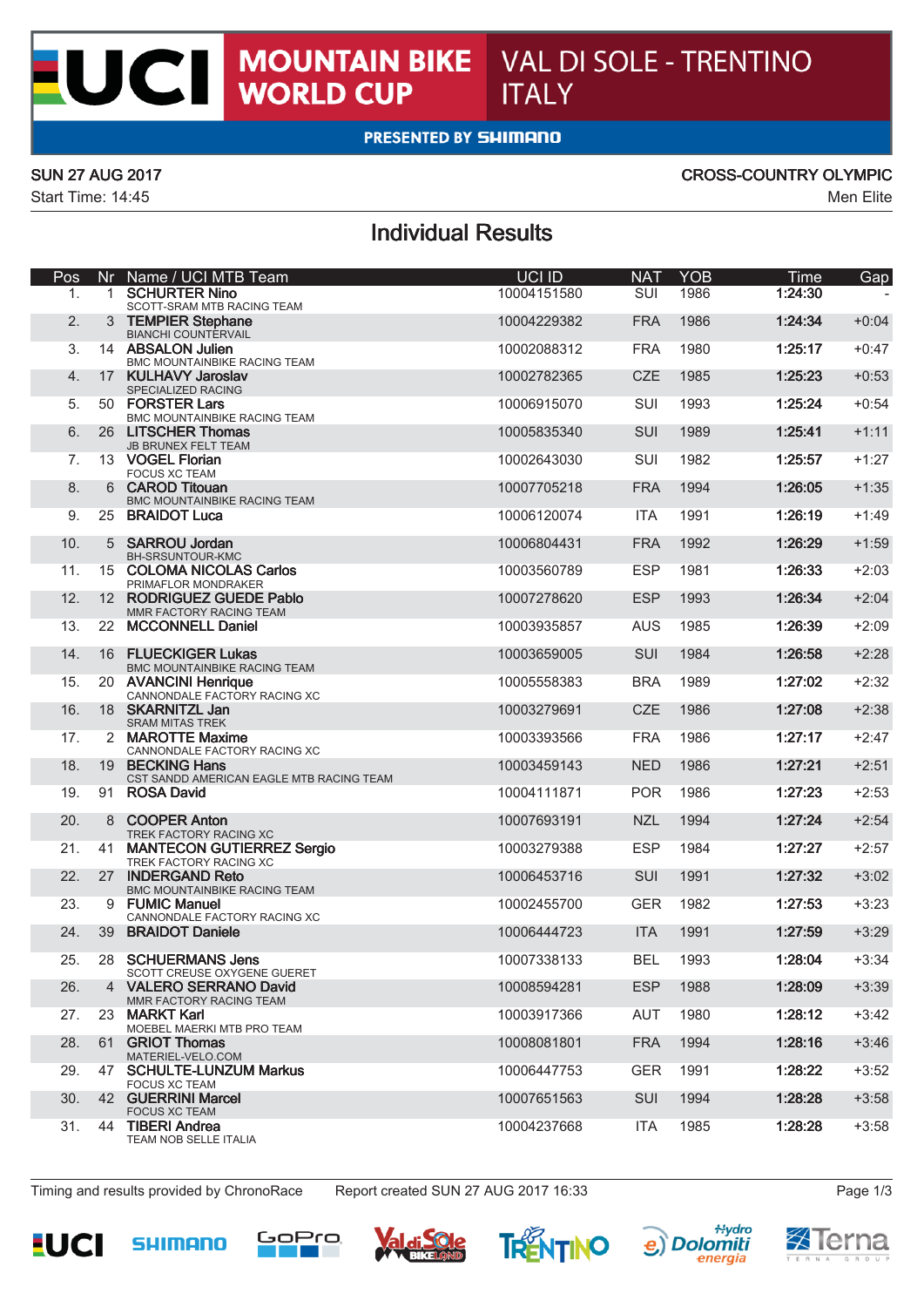## **PRESENTED BY SHIMANO**

K

CI

Start Time: 14:45 Men Elite

### SUN 27 AUG 2017 CROSS-COUNTRY OLYMPIC

# Individual Results

| Pos |    | Nr Name / UCI MTB Team                                     | <b>UCI ID</b> | <b>NAT</b> | <b>YOB</b> | Time    | Gap      |
|-----|----|------------------------------------------------------------|---------------|------------|------------|---------|----------|
| 32. | 59 | <b>CHENAUX Florian</b>                                     | 10007421288   | SUI        | 1993       | 1:28:29 | $+3:59$  |
| 33. | 34 | <b>LOO Martin</b>                                          | 10005494426   | <b>EST</b> | 1988       | 1:28:34 | $+4:04$  |
| 34. |    | 31 DRECHOU Hugo<br><b>MASSI</b>                            | 10006803724   | <b>FRA</b> | 1991       | 1:28:53 | $+4:23$  |
| 35. | 21 | <b>SOTO Catriel</b><br>PRIMAFLOR MONDRAKER                 | 10004188865   | <b>ARG</b> | 1987       | 1:29:04 | $+4:34$  |
| 36. |    | 45 KONWA Marek<br>VOLKSWAGEN SAMOCHODY UZYTKOWE MTB TEAM   | 10005679029   | <b>POL</b> | 1990       | 1:29:08 | $+4:38$  |
| 37. | 29 | <b>FONTANA Marco Aurelio</b><br><b>BIANCHI COUNTERVAIL</b> | 10002962221   | <b>ITA</b> | 1984       | 1:29:08 | $+4:38$  |
| 38. |    | 37 VAN DER HEIJDEN Michiel<br>SCOTT-SRAM MTB RACING TEAM   | 10006631346   | <b>NED</b> | 1992       | 1:29:15 | $+4:45$  |
| 39. |    | 32 STIRNEMANN Matthias<br>SCOTT-SRAM MTB RACING TEAM       | 10006453312   | SUI        | 1991       | 1:29:26 | $+4:56$  |
| 40. |    | 7 KERSCHBAUMER Gerhard<br><b>TORPADO GABOGAS</b>           | 10006446137   | <b>ITA</b> | 1991       | 1:29:28 | $+4:58$  |
| 41. |    | 70 SCHELB Julian                                           | 10006805946   | <b>GER</b> | 1992       | 1:29:35 | $+5:05$  |
| 42. | 57 | <b>TABACCHI Mirko</b>                                      | 10006914060   | <b>ITA</b> | 1989       | 1:29:45 | $+5:15$  |
| 43. | 43 | <b>PANHUYZEN Kevin</b><br><b>HABITAT MOUNTAINBIKE TEAM</b> | 10007672781   | <b>BEL</b> | 1994       | 1:29:55 | $+5:25$  |
| 44. | 55 | <b>BOTERO VILLEGAS Jhonnatan</b>                           | 10007719362   | COL        | 1992       | 1:30:05 | $+5:35$  |
| 45. | 62 | <b>NESVADBA Jan</b><br>EXPRES CZ-SCOTT TEAM KOLIN          | 10006456241   | <b>CZE</b> | 1991       | 1:30:29 | $+5:59$  |
| 46. |    | 36 GIGER Fabian<br><b>KROSS RACING TEAM</b>                | 10003691034   | SUI        | 1987       | 1:30:43 | $+6:13$  |
| 47. | 53 | <b>PFAFFLE Christian</b><br>MOEBEL MAERKI MTB PRO TEAM     | 10007384411   | <b>GER</b> | 1993       | 1:30:52 | $+6:22$  |
| 48. | 52 | <b>DE VOCHT Bart</b><br><b>KTM BIKE VISION</b>             | 10006677119   | <b>BEL</b> | 1992       | 1:30:53 | $+6:23$  |
| 49. |    | 38 FANGER Martin                                           | 10003643443   | SUI        | 1988       | 1:30:55 | $+6:25$  |
| 50. | 33 | <b>FRISCHKNECHT Andri</b><br>SCOTT-SRAM MTB RACING TEAM    | 10007591747   | SUI        | 1994       | 1:31:01 | $+6:31$  |
| 51. | 51 | <b>ROHRBACH Nicola</b>                                     | 10004108740   | SUI        | 1986       | 1:31:25 | $+6:55$  |
| 52. | 24 | <b>RAGGL Gregor</b><br>MOEBEL MAERKI MTB PRO TEAM          | 10006801906   | <b>AUT</b> | 1992       | 1:31:37 | $+7:07$  |
| 53. | 40 | <b>GLUTH Martin</b><br><b>OMX PRO TEAM</b>                 | 10006336306   | <b>GER</b> | 1991       | 1:31:40 | $+7:10$  |
| 54. |    | 56 GAGNE Raphael<br>CANNONDALE-3ROX RACING                 | 10003673553   | CAN        | 1987       | 1:31:55 | $+7:25$  |
| 55. |    | 63 FREY Martin<br><b>TEAM BULLS</b>                        | 10007706127   | <b>GER</b> | 1994       | 1:31:58 | $+7:28$  |
| 56. |    | 35 KORETZKY Victor<br>BH-SRSUNTOUR-KMC                     | 10007624382   | <b>FRA</b> | 1994       | 1:32:38 | $+8:08$  |
| 57. | 79 | <b>KURSCHAT Wolfram</b><br>KURSCHAT CONSULTING RACING TEAM | 10002195618   | <b>GER</b> | 1975       | 1:32:57 | $+8:27$  |
| 58. |    | 58 PAPRSTKA Tomas<br>EXPRES CZ-SCOTT TEAM KOLIN            | 10006629528   | CZE        | 1992       | 1:33:09 | $+8:39$  |
| 59. | 73 | <b>FUMAROLA Denis</b>                                      | 10007707137   | <b>ITA</b> | 1994       | 1:33:27 | $+8:57$  |
| 60. |    | 49 PARTI Andras<br><b>NELLA TREK TEAM</b>                  | 10004031140   | <b>HUN</b> | 1982       | 1:34:00 | $+9:30$  |
| 61. |    | 67 VENTURA SANCHEZ Ismael                                  | 10004277882   | <b>ESP</b> | 1982       | 1:34:34 | $+10:04$ |
| 62. |    | 69 HOLZ Maximilian<br><b>GERMAN TECHNOLOGY RACING</b>      | 10007454634   | <b>GER</b> | 1990       | 1:35:27 | $+10:57$ |

Timing and results provided by ChronoRace Report created SUN 27 AUG 2017 16:33 Page 2/3